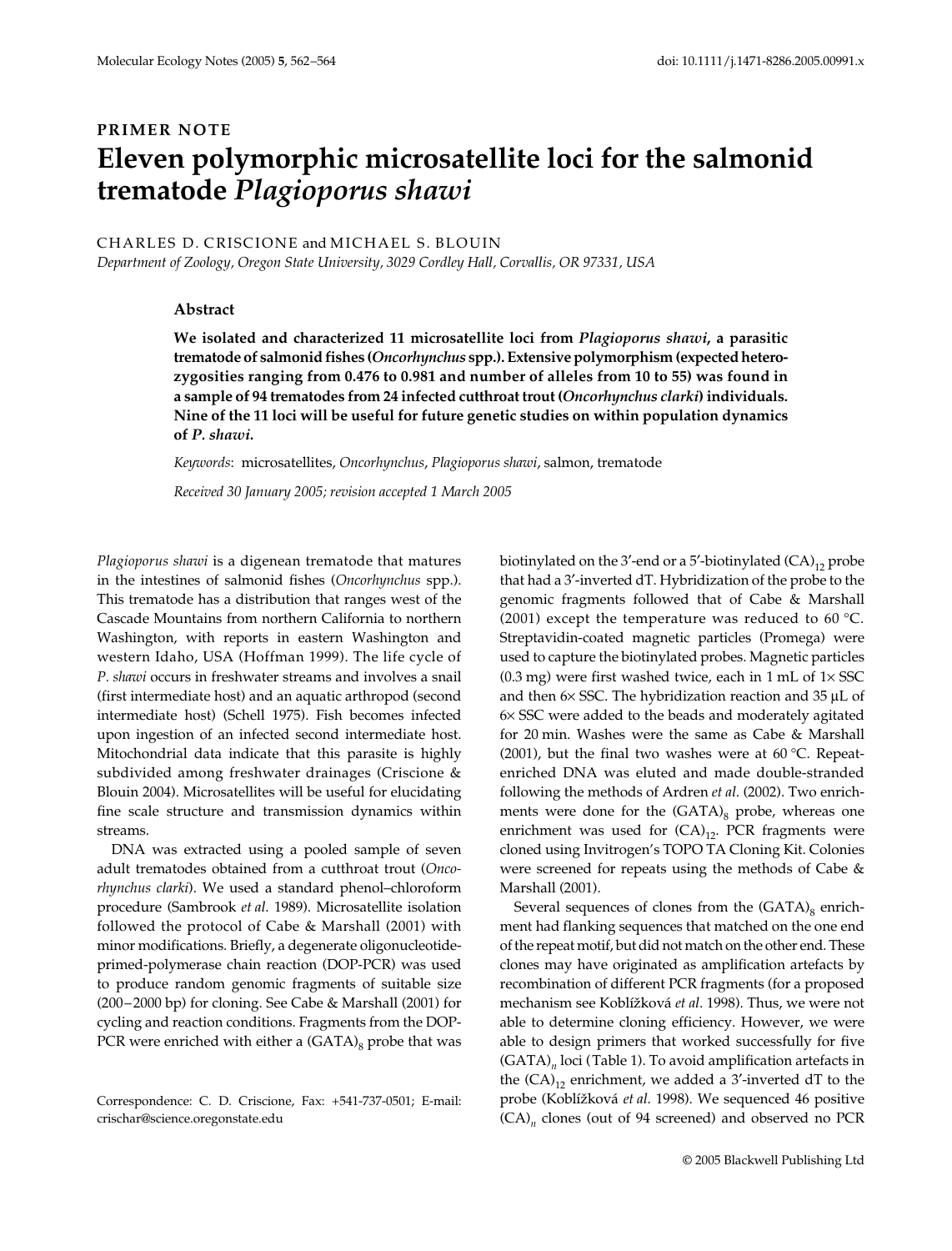| Locus   | Primer sequence (5'-3')                                                     | $T_{\rm a}$<br>$(^{\circ}C)$ | Clone repeat                                                                                       | Clone size<br>(bp) | No.<br>alleles | $H_{\rm O}$ | $H_{\rm E}$ |
|---------|-----------------------------------------------------------------------------|------------------------------|----------------------------------------------------------------------------------------------------|--------------------|----------------|-------------|-------------|
| PLSHM02 | <b>GATCCAACCGACCAATGT</b>                                                   | 56                           | $(GATA)_{14}$ GTTAGATG                                                                             | 200                | 55             | $0.862*$    | 0.977       |
| PLSHM12 | FCTATATTGTGTCTGTCGATC<br><b>GATCGAACATCCCTCAAG</b><br>HCGTTCGTATGACTAAAATCG | 60                           | GATAGTTA(GATA) <sub>14</sub><br>$(GATA)$ <sub>2</sub> $(GACA)$ <sub>2</sub> $(GATA)$ <sub>44</sub> | 249                | 54             | $0.872*$    | 0.981       |
| PLSHM26 | GAACTTTTACAATAGATAGTC<br>HCTCATATACTTTTCCAAGC                               | 54                           | $(AGTT)_{4}(AGAT)_{5}TGAT$<br>$(AGAT)$ <sub>4</sub> GGAT $(AGAT)$ <sub>2</sub>                     | 129                | 22             | 0.809       | 0.84        |
| PLSHM41 | FATGATGAATTCCCAAAAGG<br>TCGGAATTTCGCACGTAC                                  | 48                           | $(TAGA)_{8}TAAA(TAGA)_{2}TAGG$<br>$(ATAG)4ATTG(ATAG)8$                                             | 181                | 21             | 0.489       | 0.476       |
| PLSHM48 | GCTTACATACAGATACAATTC<br>NCGGATAAACATCAATCTTGC                              | 48                           | $(GATA)_{12}$                                                                                      | 123                | 35             | 0.968       | 0.961       |
| PLSHD04 | FACATCGTTGGTCAGAAGC<br><b>GACAACTGATGAGATGCG</b>                            | 58                           | $(CA)_{11}$                                                                                        | 172                | 10             | 0.777       | 0.813       |
| PLSHD09 | TTTTGTTCTGTCTTTGGATG<br>HATGACCTTGTAGTGAATCG                                | 52                           | $(CA)_{13}$                                                                                        | 154                | 30             | 0.915       | 0.954       |
| PLSHD13 | GTTTTGTTGGTGCTAGTG<br>FTATCTTGCGGTATTTGTT                                   | 54                           | $(AC)_{12}$                                                                                        | 297                | 14             | 0.809       | 0.855       |
| PLSHD36 | HCATTAAAATTAAACCCTACCTG<br>GGTCCAAAGTCCAATCCT                               | 54                           | $(CA)_{17}TACT(CA)_{3}$                                                                            | 163                | 28             | 0.926       | 0.902       |
| PLSHD43 | NAAGCTAAGCGTTGAAGTC<br><b>GTAACATTGGTAACTTGCT</b>                           | 52                           | $(CA)_{11}$                                                                                        | 203                | 25             | 0.894       | 0.913       |
| PLSHD47 | <b>TCATGGGCATACAATAATCC</b><br>NCTATGAATACGTTCCTTGG                         | 52                           | $(CA)_{17}$                                                                                        | 203                | 17             | 0.787       | 0.828       |

**Table 1** Microsatellite primer pairs for *Plagioporus shawi* (*n* = 94)

 $T_{a}$ , annealing temperature;  $H_{\text{O}}$ , observed heterozygosity;  $H_{\text{E}}$ , expected heterozygosity. F,H,Nrefer to the 5' fluorescent-labelled primer (6-FAM, HEX, NED). \*Statistically significant deviation from Hardy–Weinberg equilibrium (*P <* 0.01). GenBank Accession nos: AY894895– AY894905.

artefacts. All sequences had  $(CA)_n$  motifs and six were duplicates. We designed primers for 15 clones and found six (CA)<sub>n</sub> loci that worked consistently (Table 1).

We screened 94 individuals from Cascade Creek, Oregon, USA for polymorphism at the 11 loci shown in Table 1. Because *P. shawi* is hermaphroditic, there is a potential for allelic contamination from outcrossed matings if whole adult worms (2 mm long) are used. Fertilized eggs in the uterus and stored sperm in the seminal receptacle lie anterior to the two tandem testes. Thus, worms were cut between the two testes and only the posterior end was used for extractions. Worm tissue of individuals was placed in 200 µL of 5% Chelex containing 0.2 mg/mL of proteinase K, incubated for 2 h at 56 °C, and boiled at 100 °C for 8 min. PCR amplifications were performed with  $25 \mu L$  reactions [4  $\mu L$  of extraction supernatant, 1 $\times$  PCR buffer,  $1.5 \text{ mm } \text{MgCl}_2$ ,  $0.2 \text{ mm }$  each dNTP,  $0.4 \mu \text{m }$  each primer, 0.5 U *Taq* DNA polymerase (Promega), 95 °C for 3 min;  $35 \times (94 \degree C)$  for 45 s, annealing temperature for 30 s, 72 °C for 45 s), 72 °C for 7 min]. *PLSHM12* and *PLSHM41* had 38 cycles. We also ran control reactions using extracted DNA from cutthroat trout, steelhead trout (*Oncorhynchus mykiss*), and coho salmon (*Oncorhynchus kisutch*). Fish controls were negative. PCR products were run on an ABI 3100 with GENESCAN software and scored using GENOTYPER (Applied Biosystems). ROX500 size standard was used for all loci except for *PLSHM02* and *PLSHM12*, which used Mapmarker 1000.

We tested for Hardy–Weinberg equilibrium (HWE) and genotypic disequilibrium for pairs of loci using genepop version 3.4 (Raymond & Rousset 1995), raising the default Markov chain parameters fivefold. Significance was determined at  $P = 0.05$ . A sequential Bonferroni method was used to correct for multiple tests (Rice 1989). Genotypic linkage was not detected. Only *PLSHM02* and *PLSHM12* showed significant deviations from HWE (Table 1). Low frequency null alleles may be responsible for these deviations. Alternatively, we suspect that allelic dropout or partial null amplification was a problem with these two highly polymorphic loci as indicated by large variations in peak intensities for several alleles within and among individuals. Thus, ambiguous scoring may have resulted in homozygous excess. All other loci showed substantial polymorphism and could be scored reliably (Table 1). These loci provide the first set of microsatellite markers isolated for *P. shawi*.

#### **Acknowledgements**

CDC is supported by a US Environmental Protection Agency STAR Graduate Fellowship. We would like to thank E. Hoffman,